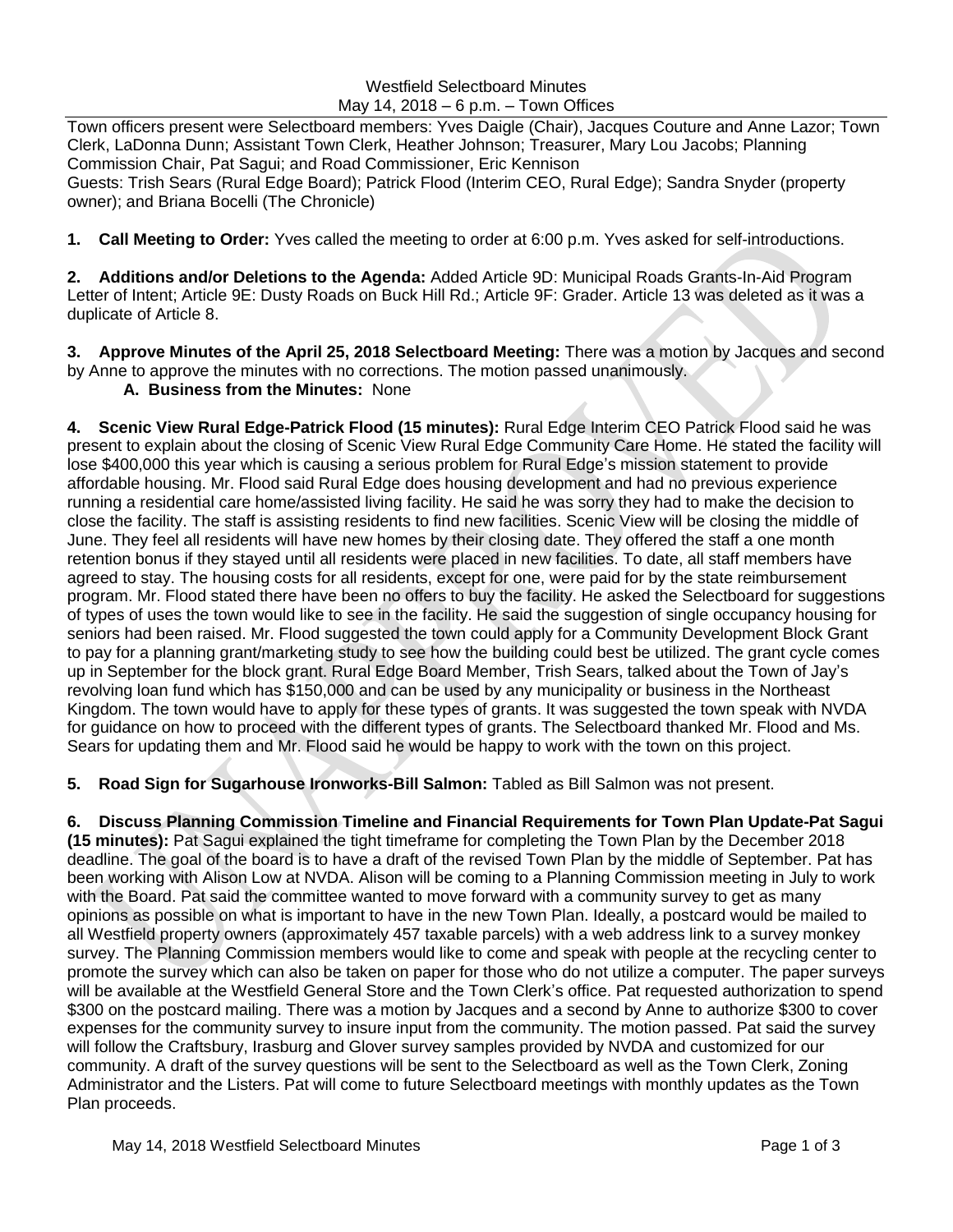**7. Certificate of Appointment for Town Health Officer-Joseph Berchick:** Yves presented Joe with his certificate of appointment from the Commissioner of Health. Yves thanked him for accepting the position. Past Health Officer Mary Lou Jacobs, gave Joe her file. Joe attended a recent training and felt it was helpful.

**8. Sign Mowing Contract Awarded to Thomas Schrock:** The Selectboard signed the contract which they voted to accept at last month's meeting, noting an \$80 contract cost reduction due to spring cleanup that was already completed.

## **9. Roads:**

**A. Missing Road Signs:** Eric reported the missing speed limit signs on North Hill Road are now up. Eric wants to have dig safe come out and mark the road before he puts up the yield sign in front of Dave Wursthorne's property.

**B. Review Town Garage Loss Control Report from VLCT (emailed in advance):** The suggested items will be fixed and pictures will be taken and submitted to Jim Carrien at VLCT as they are completed.

**C. Status of Radar Signs for VT Route 100-Mary Lou Jacobs:** Mary Lou received another quote from Elan City. She will do a cost comparison with Johnson Hardware. Eric said he can install the signs. The guarantee and calibration cost Mary Lou will check on.

**D. Municipal Roads Grants-In-Aid Program Letter of Intent:** NVDA sent an invitation letter to participate in the Municipal Roads Grants-in-Aid program. The Selectboard felt we should try for any grant money available to help bring our roads into compliance with the upcoming Municipal Roads General Permit (MRGP). The deadline to submit the letter of intent is June 22<sup>nd</sup>. This grants date for work completion is June 30, 2019. There was a motion by Jacques and second by Yves to sign and submit the letter of intent to participate. The motion passed.

**E. Dusty Roads on Buck Hill:** Yves has had some complaints about the dusty roads on Buck Hill. Eric stated some of the frost is not all the way out so it is too soon to put chloride on the roads. Eric said they will be putting chloride on the roads in the next couple of weeks.

**F. Grader:** Eric discussed the cost of replacing the grader. A new grader is in the \$367,000 less a governmental discount. Eric said the trade in with wing would be in the \$70,000 range. Right now we are putting \$25/hour per each one hour the grader is used away in savings towards the new grader fund. The grader is now 15 years old. Eric said he would recommend increasing the hourly rate put into savings for the grader fund. Last year the grader was used 88 hours. This will be discussed again at budget time.

**10. North Hill Cemetery Clean-up & Shrub Trimming:** Normand Piette and Yves have the spring cleanup completed at the North Hill Cemetery. There are two cedar bushes that are overgrown and covering a headstone. Attempts to locate the family of the decedents have failed. The Selectboard was in agreement to cut down the bushes. Yves will take care of the shrub removal.

**11. Sign Service Agreement with NVDA for Road Erosion Inventory for MRGP (emailed in advance):** The Selectboard signed the agreement voted on at the April meeting. Eric will work with Frank Maloney at NVDA to complete this work.

**12. Approve Warrant Dated 5/2/18:** There was a motion by Anne and second by Jacques to approve the warrant. The motion passed.

**13. Sign Community Center Equipment Agreement with the Troy & Area Lions Club (emailed in advance):** The Selectboard signed the agreement voted on at the April meeting. The Town now owns all of the large kitchen equipment at the Community Center which was previously either owned or co-owned by the Lions Club. The Clerk will record the document.